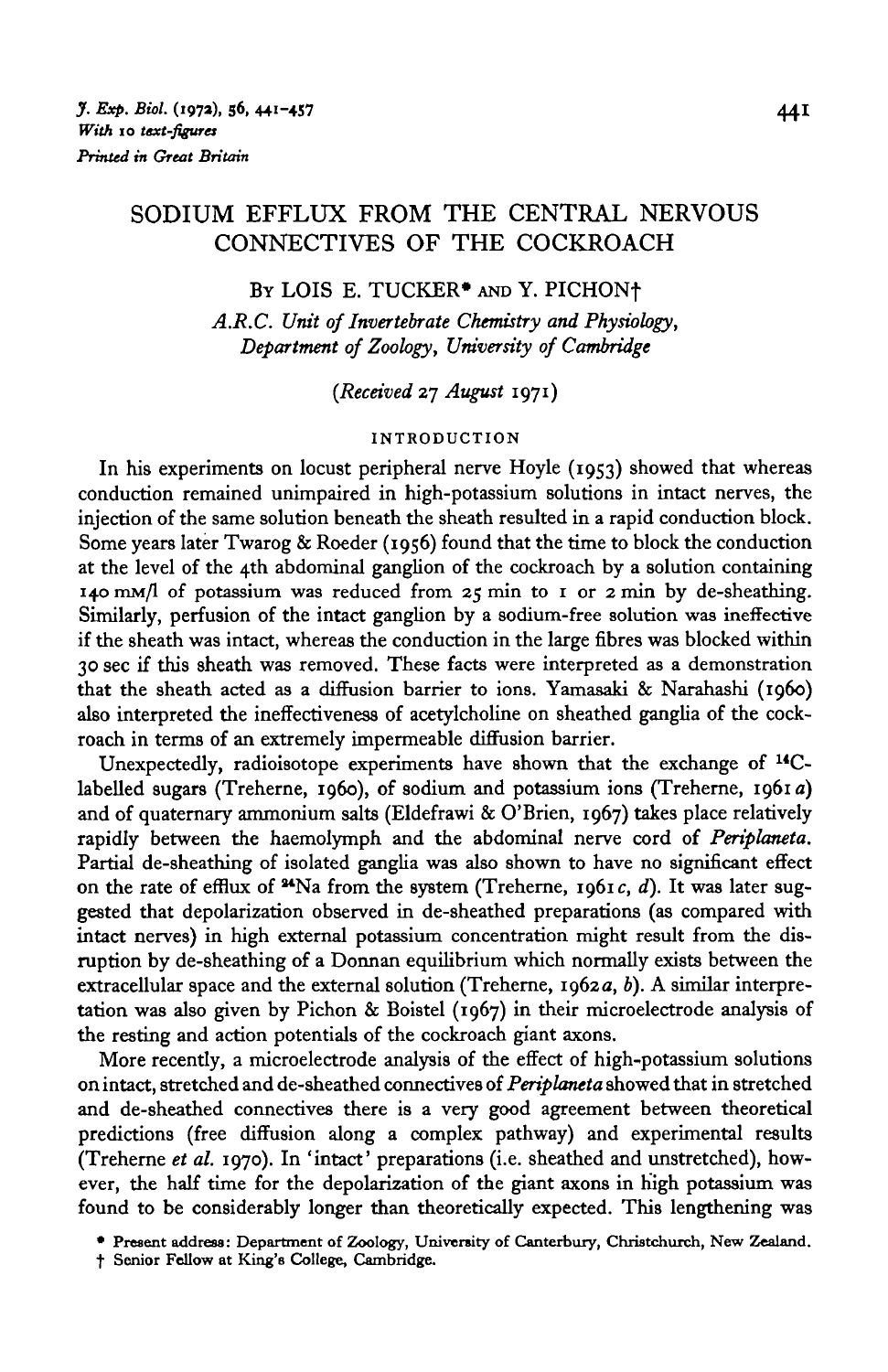# 442 Lois E. TUCKER AND Y. PICHON

accompanied by the building up of an inwardly positive diffusion potential which was called an 'extraneuronal' potential, because of its extra-axonal origin. The theory had thus to be modified by the addition, in series with the previous extracellular free diffusion pathway, of a peripheral barrier, probably located at the perineurial level (Treherne *et al.* 1970; Pichon & Treherne, 1971). This barrier appeared to be very sensitive to stretching or drying (Pichon & Treherne, 1970). The extraneuronal potentials have been explained in terms of diffusion across this barrier (Pichon, Moreton & Treherne, 1971).

The present experiments have been carried out as an attempt to establish a correlation between the state of the preparation, as indirectly estimated from the size of the extraneuronal potentials in high-potassium solutions, and the efflux of <sup>32</sup>Na ions from intact or de-sheathed connectives of *Periplaneta americana.* They have been performed on short lengths (2 mm) of the penultimate connectives, as were the preceding electrophysiological experiments (Treherne, *et al.* 1970; Pichon & Treherne, 1970; Pichon *et.al.* 1971; Pichon & Treherne, 1971). In the discussion an attempt is made to analyse the functional properties of the system in terms of different interconnected compartments and to compare the behaviour of this system in steady-state and non-steady-state conditions.

### **MATERIALS AND METHODS**

The adult male *Periplaneta americana* was used exclusively in these experiments as it possesses a nerve cord which is relatively free from the associated fat body. Measurement of sodium effluxes and electrical recordings were made only from the connectives between the 4th and 5th abdominal ganglia, that, is the penultimate connectives. All experiments were performed at room temperature ranging from 18 to 24 °C.

*Saline.* The physiological solution was that devised by Yamasaki & Narahashi (1959) and it had the following composition:  $2I4$  mM/l Na+,  $3I$  mM/l K+,  $I.8$  mM/l Ca<sup>2+</sup>, 216.9 mm/l Cl<sup>-</sup>, 0.2 mm/l  $H_2PO_4$ <sup>-</sup> and 1.8 mm/l  $HPO_4^{2-}$ .

Loading with <sup>22</sup>Na. To load the connectives radioactively isolated ligatured nerve cords were soaked in physiological solution in which  $22\text{Na}$  had been incorporated as 22NaCl. (In some experiments the penultimate connectives were de-sheathed before loading with <sup>12</sup>Na.) Nerve cords were loaded *in vitro* rather than by injection of <sup>22</sup>Na into the haemolymph in order to get sufficiently high specific activity of <sup>22</sup>Na in the nerve to enable measurable counts to be obtained in the 'washing' solution over a period of 35 min. Since Treherne (1961a) had found that it required about 1.5 h for nerve cords to come to equilibrium with the bathing solution when they were loaded with <sup>24</sup>Na, in this series of experiments nerve cords were left in the radioactive solution for at least that time so that fluxes measured could be assumed to be those of the steady-state condition. After 1-5 h in physiological solution connectives still appeared to show normal electrical responses, even though from analyses of total sodium and potassium in the nerve cord it was found that there was a significant increase in sodium associated with a decrease in potassium after this time (L. E. Tucker, unpublished result).

*Efflux measurements.* For efflux experiments and for electrical recordings nerve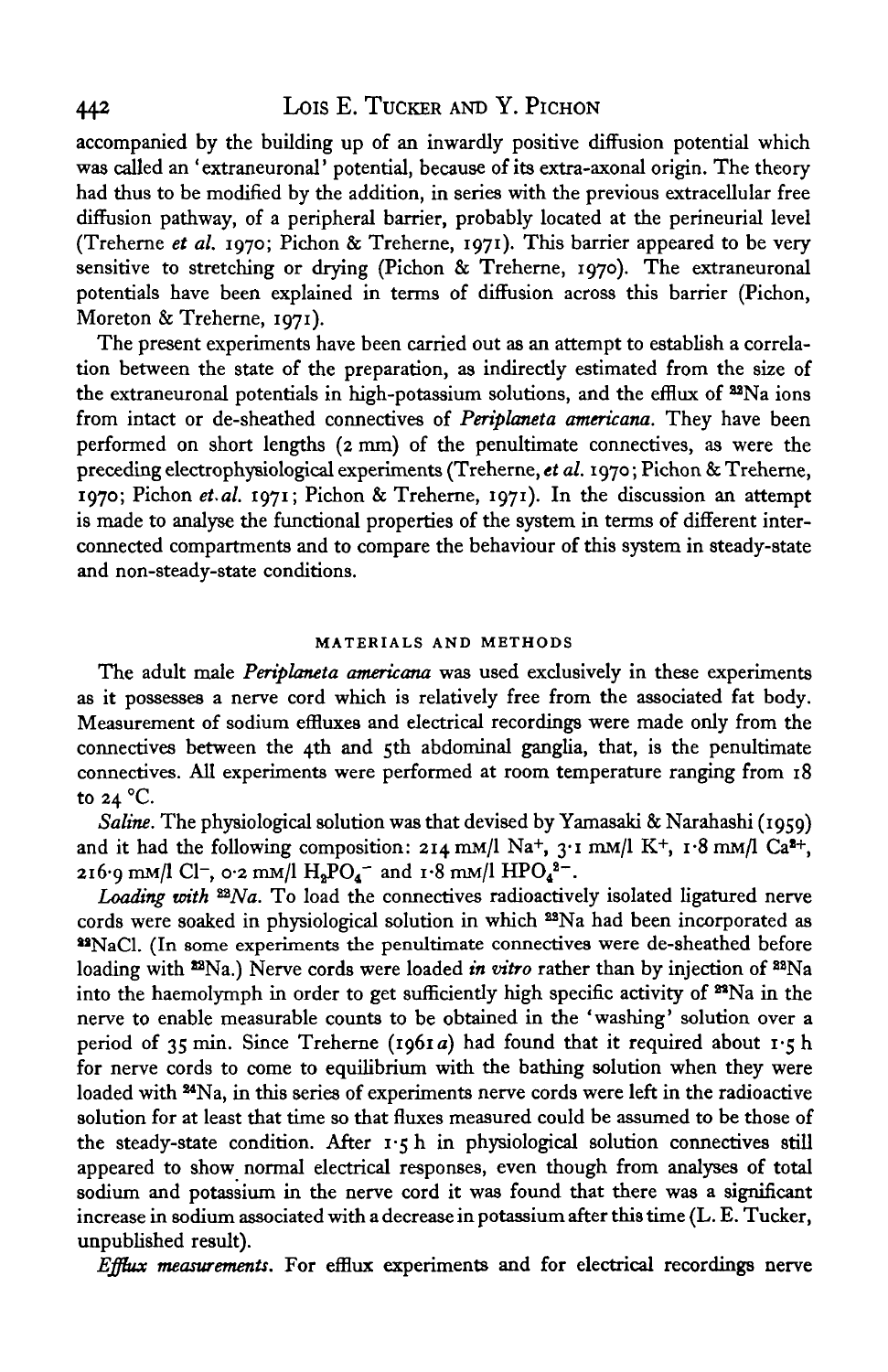# *Sodium efflux from the central nervous connectives of the cockroach* 443

cords were mounted in a Perspex chamber illustrated in Fig. 1. The nerve cord was arranged so that 2 mm of the penultimate connectives lay across the cylindrical compartment (3), and the three compartments were isolated from one other by petroleum-jelly seals. Compartment 1 contained normal physiological solution and compartment 2 contained flowing 483 mM/l mannitol solution. Compartment 3 contained physiological solution flowing from a gravity-feed system at a regulated rate;



Fig. 1. Diagram of nerve chamber used for extracellular recording of the extraneuronal potential and for <sup>19</sup>Na efflux experiments on the penultimate connectives of the abdominal nerve cord.

the wash-out time for this compartment was found to be less than 2 sec. The effluent from compartment 3 was collected on a moving strip of filter paper for the first half minute of an experiment. Samples over longer time intervals were collected in small bottles and the solution in the bottles was then soaked up with filter paper and dried. All samples were analysed for  $^{23}$ Na by counting on paper in a PPO/xylene solution in a liquid scintillation counter. At the end of an experiment the radioactive sodium remaining in the portion of the connectives which had been washed was determined by transferring the 2 mm sections of the penultimate connectives to a planchet and counting the activity with a thin end-window G-M tube. Corrections were made for the differences in efficiencies of the liquid scintillation and G-M counting methods.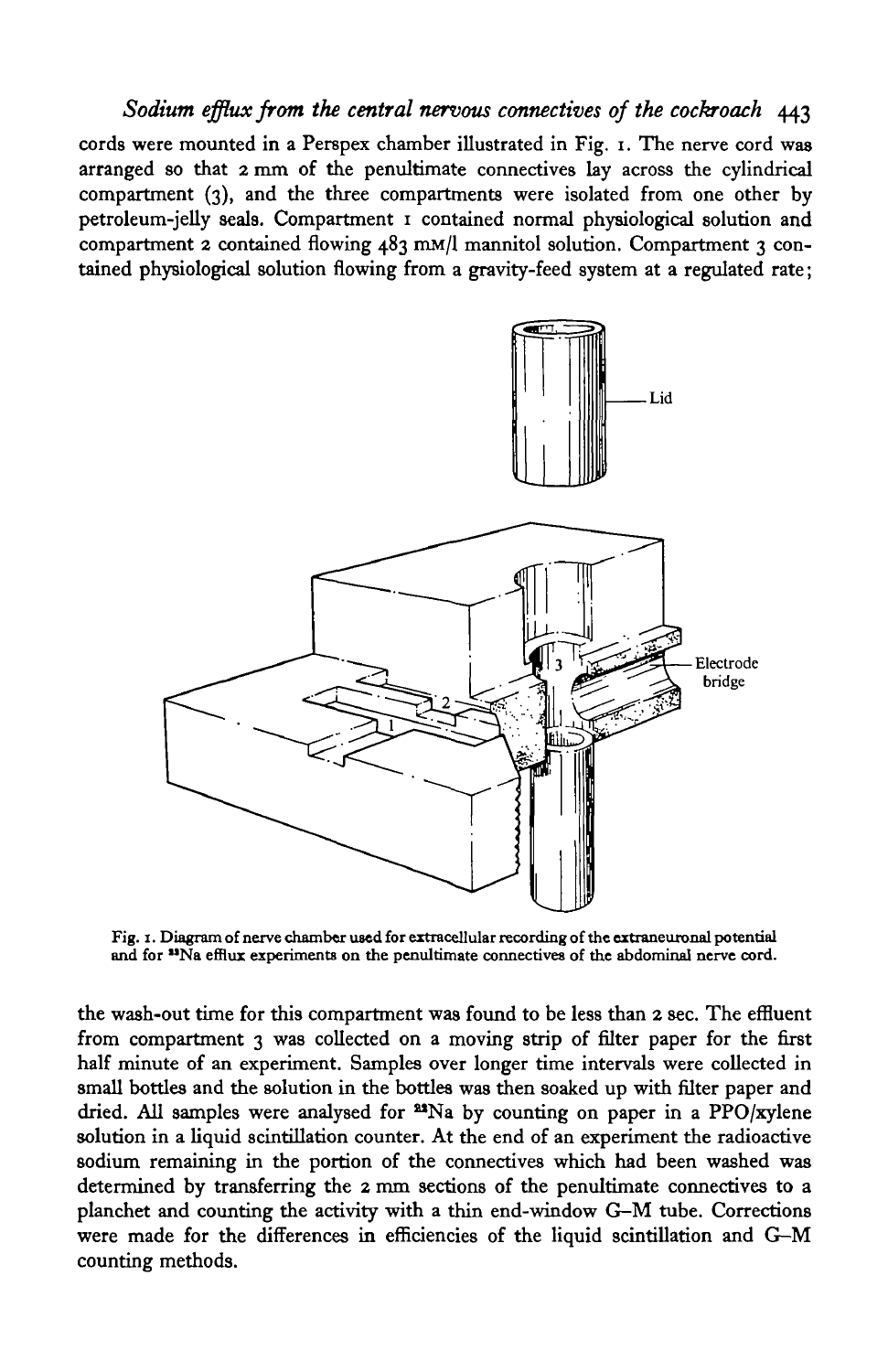# 444 LOIS E. TUCKER AND Y. PICHON

*Electrical recordings.* To measure extraneuronal potentials developed upon exposure of the connectives to high-potassium solution, this solution (in which  $K^+$  replaced Na<sup>+</sup> in the normal solution) was made to flow through compartment 3 in the nerve chamber by the use of a two-way non-return valve which was arranged close to the chamber so as to reduce dead space. Compartment I was connected to a highimpedance converter via a saline-agar bridge and compartment 3 was connected to an indifferent electrode via another saline-agar bridge. Continuous recordings of potential changes were made using a Smith Servoscribe potentiometric recorder.

It was found that sodium-free, high-potassium solution slightly increased the rate of sodium efflux, but in intact preparations this effect was extremely small if the exposure time to the high-potassium solution was short, and therefore an estimation of the extraneuronal potential was possible during the course of a  $22Na$  efflux experiment lasting 35 min. However, in de-sheathed preparations the increase in sodium escape with a high-potassium solution was more marked and therefore exposure to the high-potassium solution was only possible after sufficient samples of 'normal' physiological effluent had been collected to enable the slope of the final exponential portion of the efflux curve to be calculated.

### **RESULTS**

## *^Na efflux and the height of the extraneuronal potential*

From a study of the half times for the efflux of <sup>22</sup>Na from connectives and height of the extraneuronal potentials developed when connectives were exposed to highpotassium solution, it was evident that there was some correlation between the rate of sodium efflux and the size of the extraneuronal potential developed in the connectives (Fig.  $2 \text{A}, \text{B}$ ); the longer the half time for sodium efflux, the larger was the size of the extraneuronal potential.

The time courses of <sup>22</sup>Na efflux from two intact pairs of connectives, one which had a large extraneuronal potential (62 mV) and the other with a small one ( $14$  mV), are shown in Fig. 3. From this figure it can be seen that the individual efflux curves are initially complex, but after about 10 min both assume a simple exponential form which is maintained up to 35 min, when the experiments were terminated. Although there is a considerable difference between the two preparations in the rate of escape of sodium during the first 5 min of the experiment, the slopes of the final exponential portions of both curves are very similar. The variation in the initial rate of  $^{22}$ Na efflux is shown clearly in Fig. 4 where the first minute of the efflux from the same two preparations is drawn on an expanded scale. Also included in this figure are efflux curves from two other preparations with extraneuronal potentials of intermediate size.

*Graphical analysis.* In order to be able to study the first part of the efflux curves more fully, each curve was graphically analysed as shown in Fig. 5.\* The final straight

<sup>•</sup> It is realized that large errors are inherent in the form of graphical analysis of curves used in this work, and calculation of rate coefficients and unidirectional fluxes are complicated because no single segment of th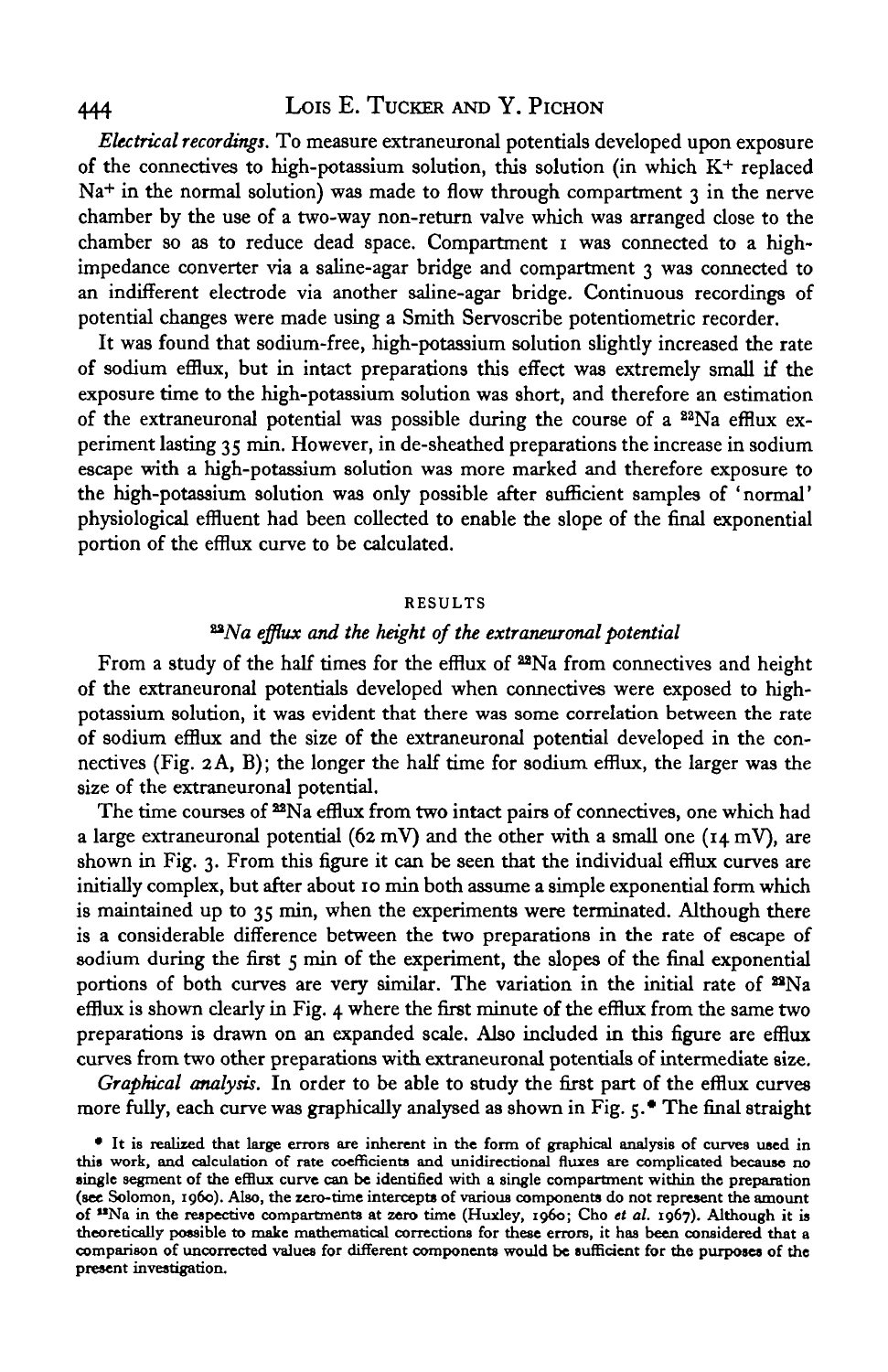

**Fig. a. Relationship between the rate of sodium efflux and the size of the extraneuronal potential developed when connectives were exposed to high-potassium solution. A. Continuous records of potential changes obtained during exposure of four connectives to a high-potassium sodiumfree solution. The records are so disposed that the base-line of each record is located on the** vertical scale at a level which indicates the  $T_{0.6}$  of the preparation from which the record was **obtained. The locations of the records on the horizontal scale are arbitrary. B. The size of the** extraneuronal potential plotted against  $T_{\phi, \phi}$  for total efflux. The straight line represents a **calculated regression curve.**



Fig. 3. A semi-logarithmic plot of <sup>12</sup>Na efflux from two preparations, one (open circles) with **an extraneuronal potential of 6a mV and the other (closed circles) with one of 14 mV.**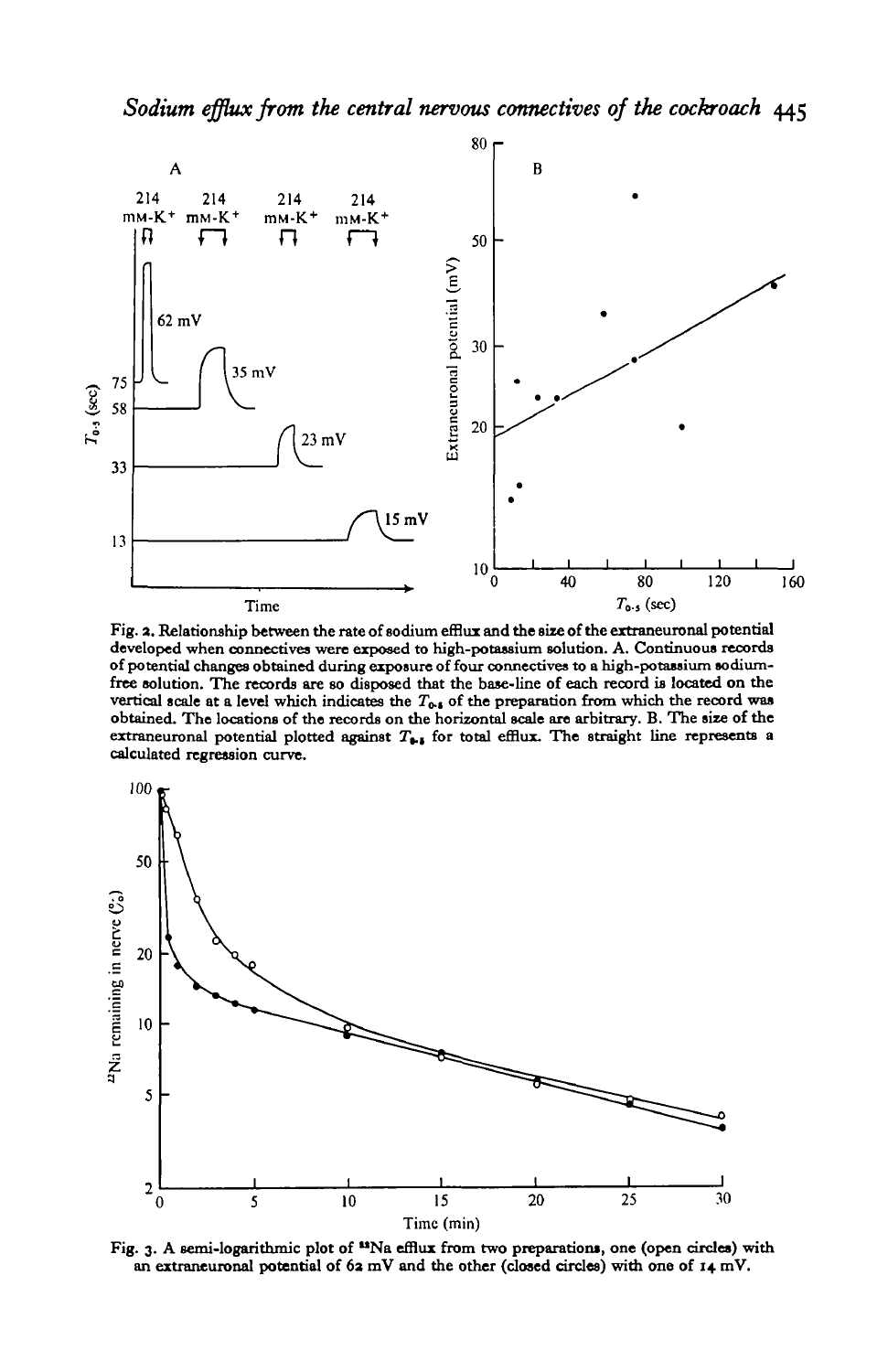

**Fig. 4. "Na efflux from four preparations during the first minute of each experiment. Fig. 5. Semi-logarithmic plot of "Na efflux from a single preparation, illustrating the way in which the efflux curve was graphically analysed into three components. Lines have been fitted by eye. Slow component is the straight-line portion of closed circles curve; intermediate component is the straight-line portion of open circles curve; fast component is represented by triangles.**

portion of the curve was extrapolated to zero time and subtracted from the main curve so that a second curve was obtained. This curve, like the total efflux curve, was complex initially, but after about two minutes it assumed a simple exponential form. This curve was also graphically analysed into two components. Therefore, the curve representing the total loss of  $^{82}Na$  from the connectives may be looked upon as being made up of at least three components with very different time constants; for the preparation shown the slowest component had a half time of 21 min, the intermediate a half time of 114 sec and the fastest component, which is initially complex, a half time of 30 sec. The half times for the slow components did not show much variation from preparation to preparation, the mean value being  $16 \cdot 0 \pm 1 \cdot 4$  min. However, the rates of efflux of sodium in the intermediate and fast components were much more variable, the mean values being  $102.2 \pm 17.7$  and  $29.7 \pm 10.1$  sec, respectively.

# *Relationship between half times of the three components*

There appeared to be a trend for preparations which had long half times for the fast component to have long half times for the intermediate component. However, when values of half times of the intermediate component are plotted against those of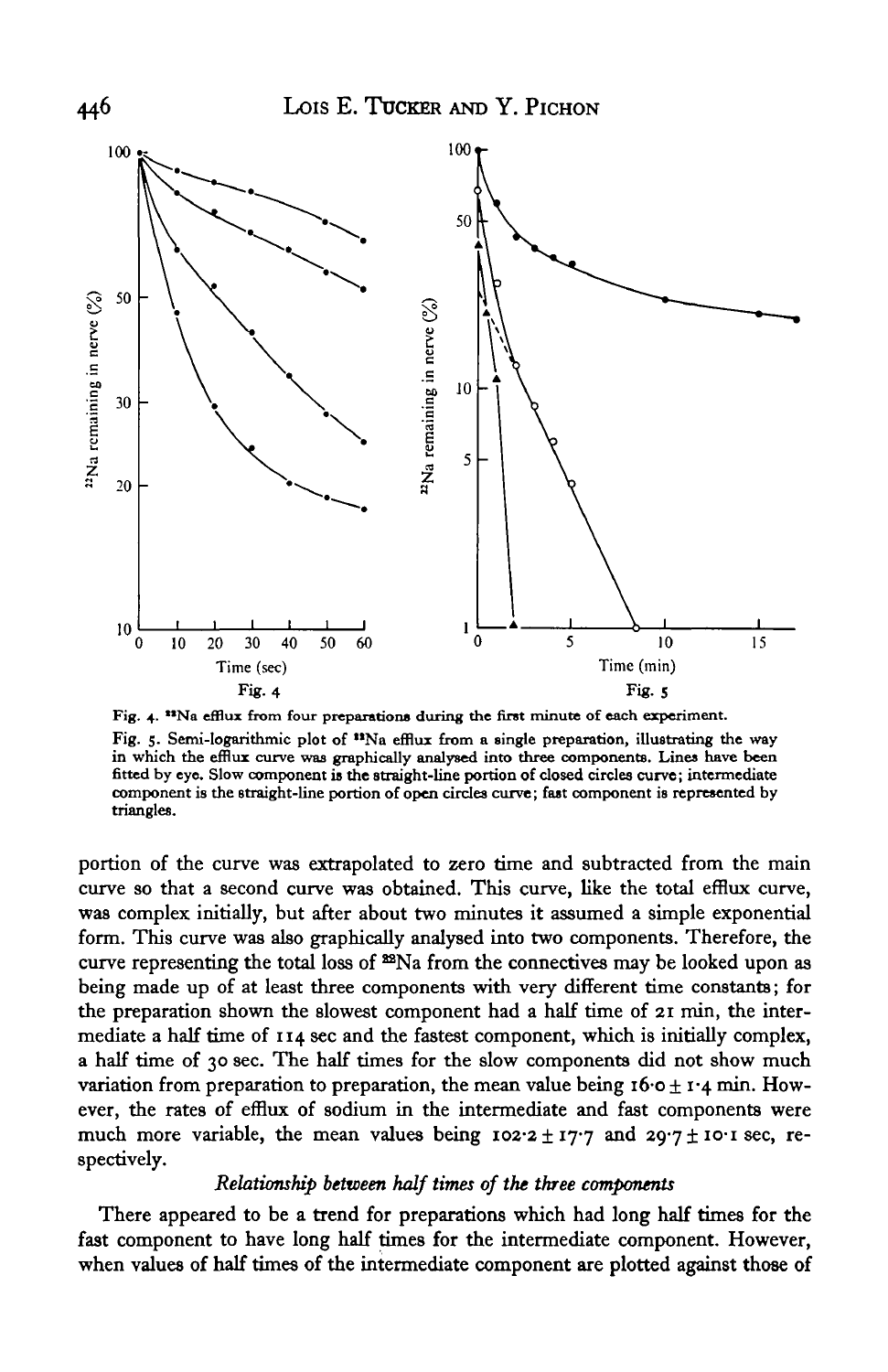# *Sodium efflux from the central nervous connectives of the cockroach* 447

the fast components for individual preparations the points are very scattered (Fig. 6). No correlation was found between half times of the fast and slow components or of the intermediate and slow components. This tends to indicate that different factors are limiting the rate of <sup>22</sup>Na efflux in the three components.



Fig. 6. Comparison of half-times for sodium efflux in the fast, intermediate and slow components.  $T_{0.5}$  for the intermediate component (closed circles), and  $T_{0.5}$  for the slow component (open circles) have been plotted against the corresponding  $T_{0.5}$  of the fast component for each preparation.

## *Correlation between the extraneuronal potential and the efflux components*

Because the fast component was not a simple exponential and therefore the slope varied with time, it was impossible to directly compare slopes of the fast components of different preparations, and the most convenient measure for comparison was found to be the time at which the fast component intercepted the  $X$ -axis, an approximate estimate of when 99% of the sodium in the nerve at the beginning of the experiment had been exchanged. Similarly, the times at which the intermediate and slow components intercepted the  $X$ -axis were used to see whether there was any correlation between the rate of sodium efflux in these components and the height of the extraneuronal potential developed in high-potassium solution. No correlation was found between the rate of sodium efflux in the slow components and the height of the extraneuronal potential (Fig. 7 A), and for the intermediate component there appeared to be a slight correlation (Fig. 7B), although it was not significant ( $0.2 > P > 0.1$ ). It was only with the fast component that a significant correlation  $(P < o<sub>o</sub>)$  between the rate of sodium efflux and the height of the extraneuronal potential could be found (Fig. 7C).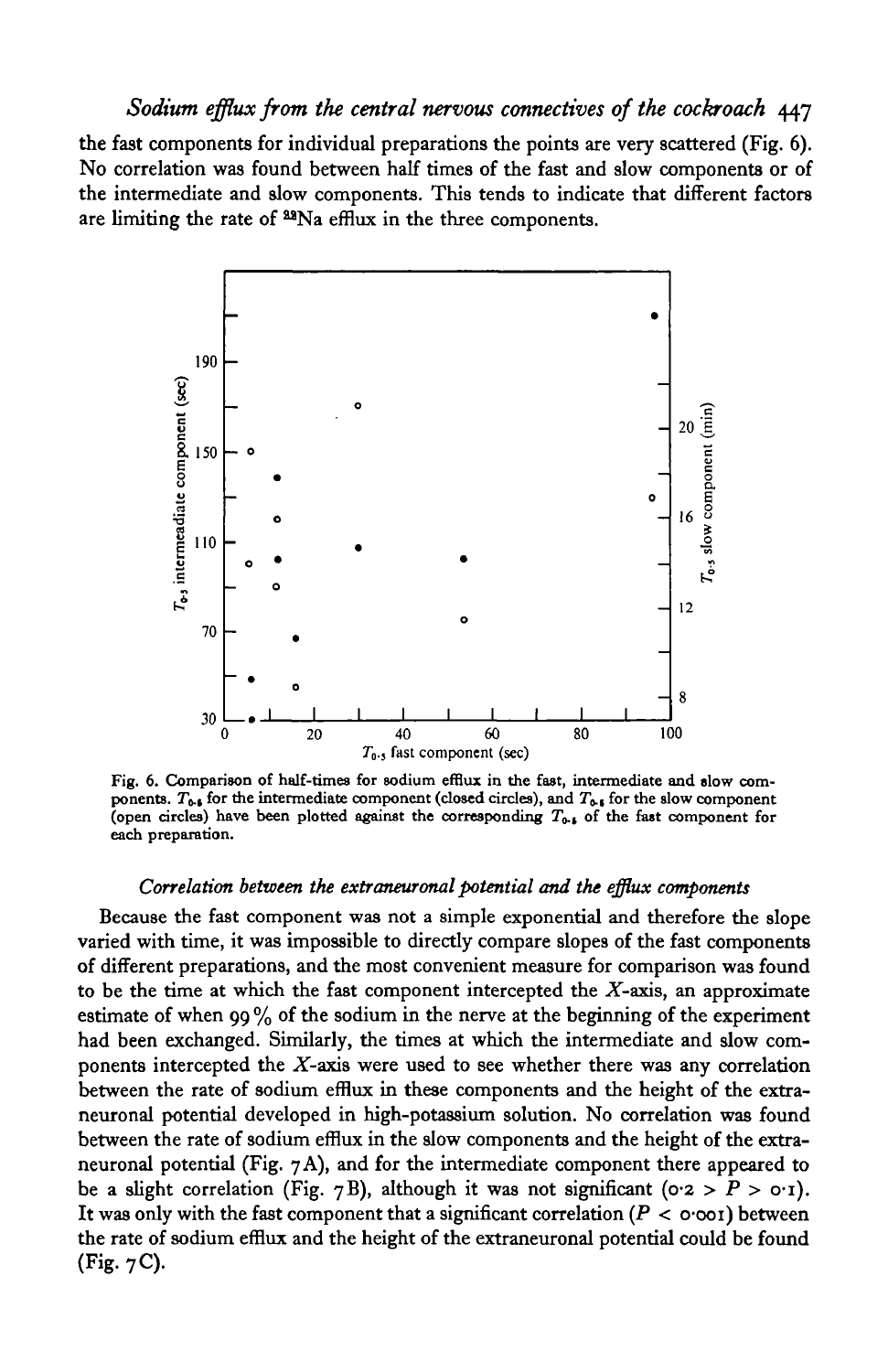

**Fig. 7. Relationship between the rate of "Na efflux in each component and the height of the extraneuronal potential. Values on the time axis represent the time at which 99% of the sodium in the connective at the beginning of the experiment had been exchanged. On each graph calculated regression lines have been drawn. (Regression lines were calculated as the straight line of best fit for the data points using log,** *y* **values.) A. Slow component. B. Intermediate component. C. Fast component.**

*Effects of de-sheathing.* It was evident from an examination of the total efflux curves that de-sheathing of connectives greatly speeded up the rate of escape of 22Na (Fig. 8). The effect of de-sheathing on the sodium efflux is summarized in Table 1, where mean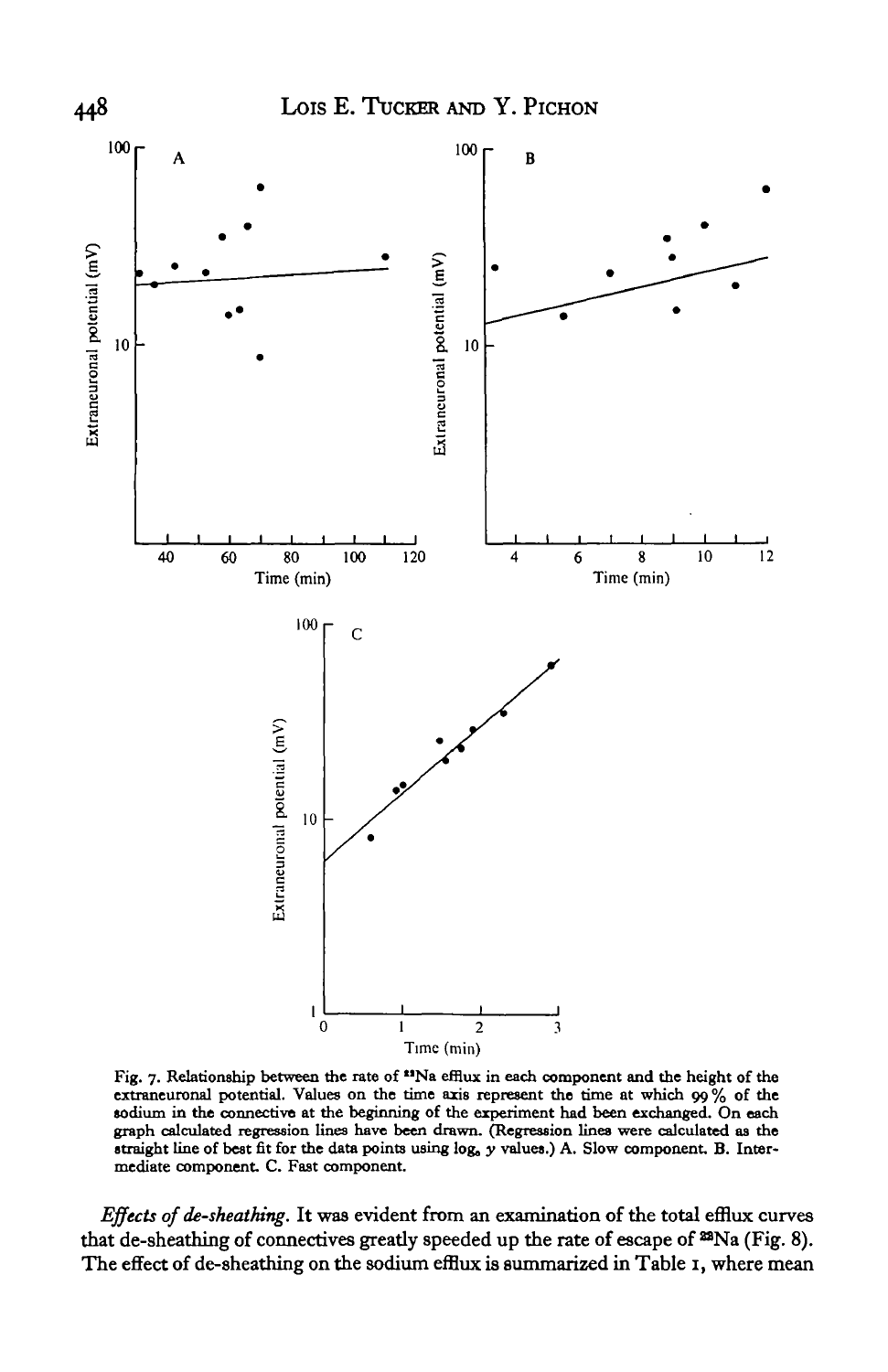# *Sodium efflux from the central nervous connectives of the cockroach* 449

half times for the three components for all intact connectives are compared with those for de-sheathed preparations. A significant increase in  $22$ Na efflux for all components is brought about by de-sheathing and the increase is most pronounced for the fast component.



Fig. 8. Efflux of <sup>19</sup>Na from intact (open circles) and de-sheathed (closed circles) connectives.

|  |  |  | Table 1. Effect on <sup>22</sup> Na efflux of de-sheathing connectives |  |
|--|--|--|------------------------------------------------------------------------|--|
|  |  |  |                                                                        |  |

|                         | Fast component                                                        | Intermediate component                                                                | Slow component                                                                                  |
|-------------------------|-----------------------------------------------------------------------|---------------------------------------------------------------------------------------|-------------------------------------------------------------------------------------------------|
|                         | $T_{\text{max}}$ (sec)                                                | $T_{0.5}$ (sec)                                                                       | $T_{0.5}$ (min)                                                                                 |
| Sheathed<br>De-sheathed | $\begin{cases} 29.7 \pm 10.1 \\ 2.0 \pm 0.82 \end{cases}$ $P <$ 0.001 | $\begin{array}{c} \text{102.2} \pm 17.7 \\ 33.0 \pm 2.72 \end{array} P < \text{o·o5}$ | $\left\{\n \begin{array}{c}\n 16.0 \pm 1.4 \\ 8.5 \pm 0.47\n \end{array}\n \right\}\n P < 0.02$ |

#### DISCUSSION

The results outlined in this paper confirm that there is a relatively rapid exchange of sodium between the bathing medium and the nerve cord in *Periplemeta americana* as had been demonstrated earlier by Treherne (1961 *a-d,* 1962a). Our results show, however, as suggested earlier (Pichon & Treherne, 1971), that there is a clear relation between the state of the preparation (indirectly estimated from the size of the extraneuronal potential) and the unidirectional flux of <sup>22</sup>Na ions: the higher the extraneuronal potential, the slower the exchange. This was to be expected from previous results on the depolarizing and blocking effect of high-potassium solutions on the C.N.S. of the cockroach (Treherne *et al.* 1970; Pichon & Treherne, 1970, 1971; Pichon *et al.* 1971). Since the extraneuronal potential is supposed to originate at the level of the peripheral cellular sheath (perineurium), it might be expected, *a priori,*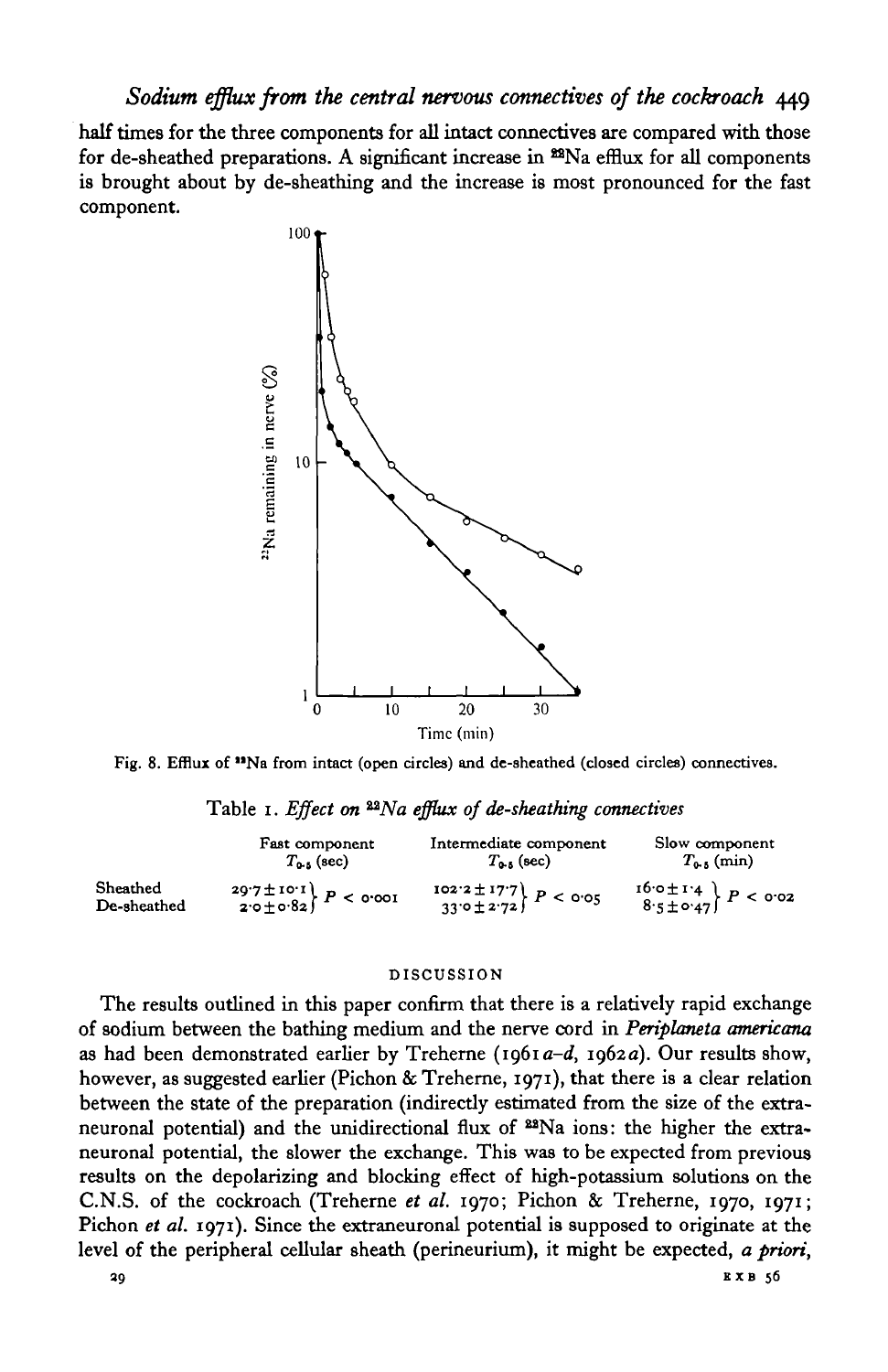# 450 Lois E. TUCKER AND Y. PICHON

that the main restriction to ion movement was situated at this same level. In this case the whole C.N.S. could be considered as a single-compartment system (Fig. 10A), the efflux approximating to a single diffusion process defined by a curve whose slope would be directly related to the permeability of the peripheral barrier  $(B<sub>1-0</sub>)$ . Fig. 9 shows that in fact the experimental curve does not fit with a theoretical diffusion curve, the efflux of <sup>22</sup>Na from the preparation being much faster during the first minutes than theoretically expected.



Fig. 9. Theoretical curve (closed circles) for diffusion from a single compartment (calculated from Hill's (1928) equations for diffusion of a substance from a cylinder) and a \*\*Na efflux curve obtained for cockroach connectives (open circles).



Fig. 10. Possible compartment models for a cockroach connective. A. Single compartment.<br>B. Two homogeneous compartments. C. 1 and 2, two compartments, one of which is non-homogeneous. D. Three compartments.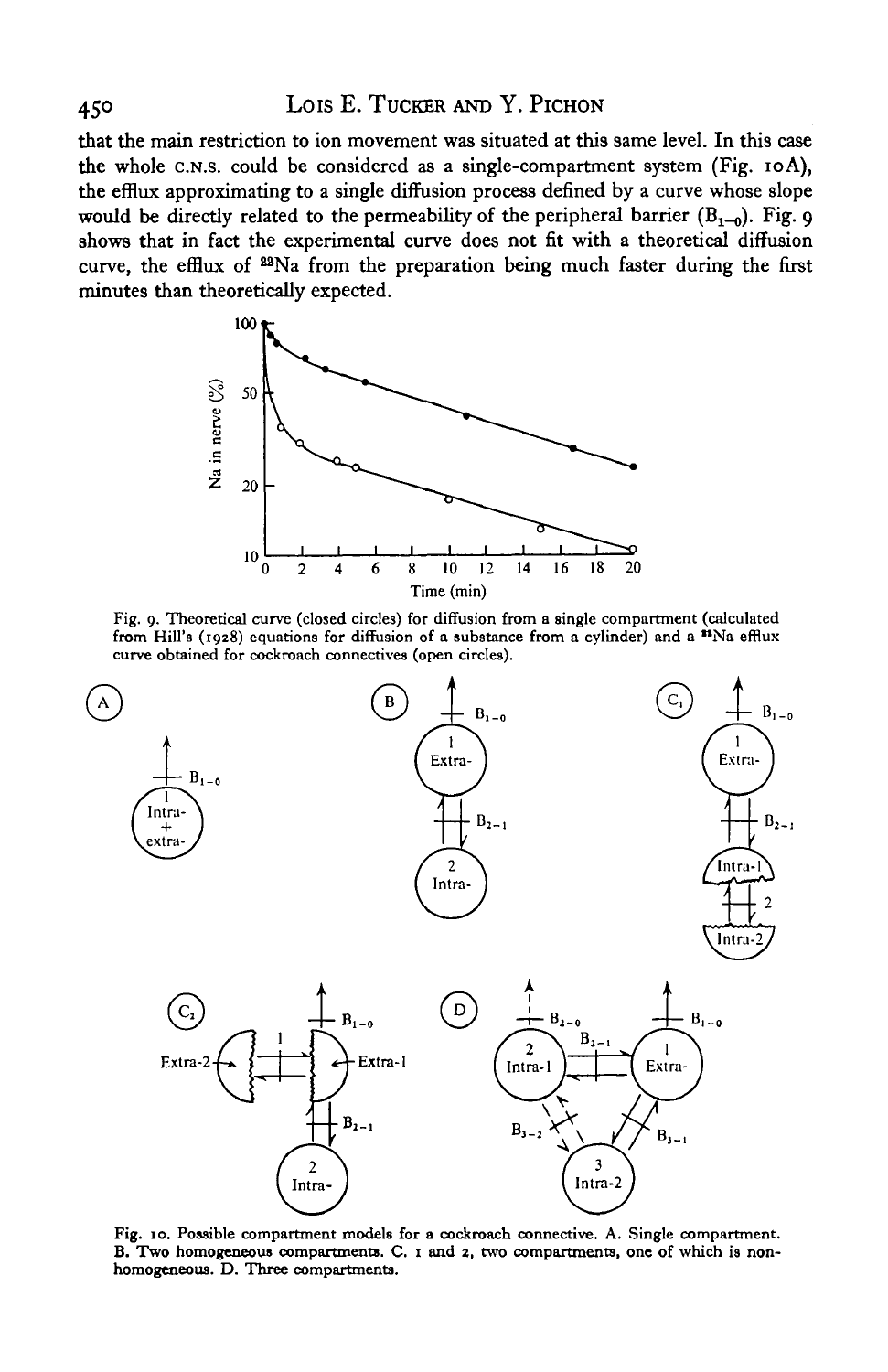The time course of the efflux during the first 5 min shows considerable variation between different preparations. This is particularly clear if one considers the first minute, as in Fig. 4, from which it can be seen that preparations showing comparatively large extraneuronal potentials exhibit an approximately first-order exponential loss of radioactivity during the last 50 sec, whereas those with small extraneuronal potentials behave in a more complex manner and lose their radioactivity several times more quickly.

## *Efflux components*

Graphical analyses of the efflux curves have shown that each individual efflux curve could be divided into at least three components. This eliminates the possibility that the system we have been dealing with was a two-compartment system, one extracellular compartment and one cellular compartment with the main restriction between the two (Fig. 10 B).

*Fast component.* It would seem reasonable to assume that at least most of the fast component of the efflux from the cockroach connectives is an extracellular fraction. Some ions which had been adsorbed on the surface of the nerve sheath may also be included in this fast component, although counts for the first 2 sec of the 'washing' period were not included in the total counts. This possibility has been checked by comparing the radioactivity associated with the isolated nerve sheath with the radioactivity of the nervous tissue after extrusion from the connective using a small roller as described by Baker *et al.* (1962) for the squid axon; only 10% or less of the total radioactivity was associated with the nerve sheath. Furthermore, it is not unlikely that the fast component may, at least partly, have a perineurial-glial origin involving free diffusion or exchange diffusion mechanisms (see Ussing, 1949; Shaw & Stobbart, 1963) across the cell membrane.

In some preparations the fast component appeared to approximate to a single exponential. In most cases, however, it was definitely a more complex curve (sigmoid or humped) which could be interpreted, according to van Liew (1967), as an indication that the curve is a combination of both linear and exponential processes.

The very significant correlation between the rate of efflux of this component and the extraneuronal potential is in fair agreement with the interpretation of the ionic dependence of the extraneuronal potential (Pichon *et al.* 1971). According to the theoretical model system which has been chosen as best representing the experimental behaviour of the extraneuronal potential the effect of high external concentrations of K+ ions would be to depolarize the outwardly facing perineurial cell membrane, and the departure of the observed potentials from the values predicted by the Nernst equation could be accounted for in terms of the short-circuiting effect due to finite ionic permeability of the tight junctions between perineurial cells. The present experiments show effectively that the faster this fast fraction (i.e. the leakier the peripheral barrier) the smaller the extraneuronal potential. This correlation is not, however, a proof that the only route used by the ions to move out of and into the C.N.S. is via the perineurial clefts and tight junctions. The possibility of an alternative route, possibly intracellular via the glial cells (which have been shown to be linked together by low-resistance pathways (Lane & Treherne, 1969)) and also affected by factors like stretching or drying, cannot be eliminated.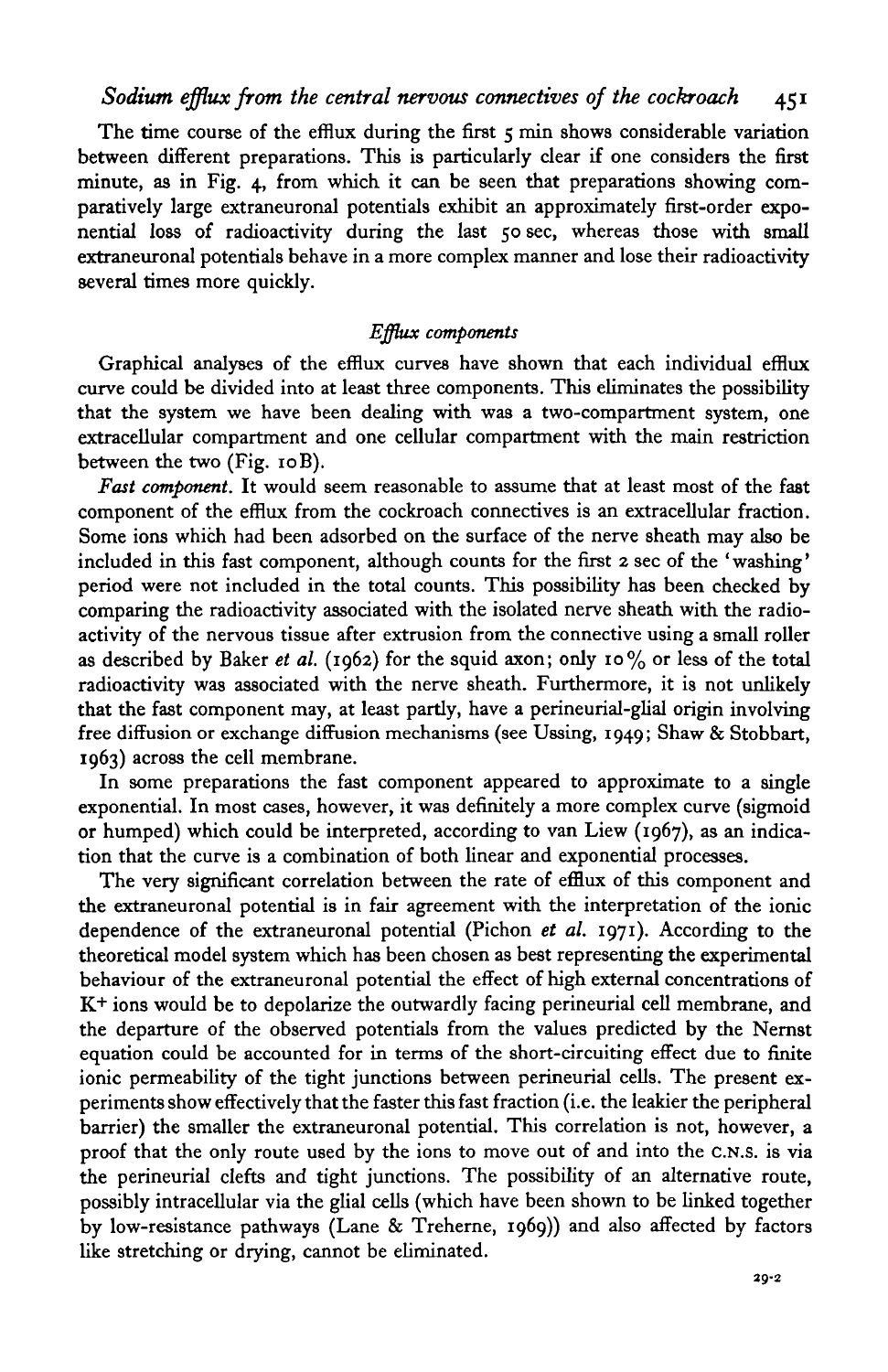# 452 Lois E. TUCKER AND Y. PICHON

*Intermediate component.* The intermediate component of the efflux is similar in its temporal characteristics to the slow component demonstrated by Treherne (1961d, 1962 a) in the C.N.S. of *Periplaneta americana.* Although no experiments with metabolic inhibitors have yet been carried out in the present investigation, it seems reasonable to assume that, as shown by Treherne (1961 $b$ ,  $c$ , 1966), this fraction is affected by metabolic inhibitors, ouabain and potassium-free solution. It can thus be attributed to a cellular fraction, the <sup>22</sup>Na movements being limited by the passive and active properties of the cellular membrane  $(B_{2-1})$ . The rate of  $22$ Na efflux of this component shows some correlation with the size of the extraneuronal potential ( $o \cdot z > P > o \cdot i$ ) which could easily be interpreted by assuming that the same factors that affect the permeability of the tight junctions may also significantly affect the properties of the cellular membrane.

*Slow component.* The slow component is probably identical to the very slow component described by Treherne (1961*b, c*), but he was unable to study it because of the very low radioactivity left in this region. According to Treherne (1961 *b)* metabolic inhibitors apparently did not affect this fraction after a relatively short exposure. (However, it remains possible that the inhibitors had not had the necessary time to reach their site of action, as demonstrated for the squid axon poisoned with cyanide (Baker *et al.* 1969).) This fraction, like the intermediate one, may be cellular, for other excitable tissues exhibit two intracellular sodium fractions which can be separated by a variety of means, such as differential sensitivity to ions and metabolic inhibitors (Baker *et al.* 1969), electrical stimulation (Keesey & Walgren, 1965; Carlson & Treherne, 1969) or by nuclear magnetic resonance studies (Cope, 1967 a, *b).* These two different fractions may originate from the non-homogeneous cellular compartments (Fig. 10C) or from the existence of two different kinds of cells (Fig. 10D). In the latter case the intermediate component might represent the intracellular fraction from the glial cells and the small axons, the slow one originating from the giant axons which are isolated from the extracellular space by the entire length of the mesaxon channels. This last possibility seems the most likely at this stage.

This component is clearly not related to the extraneuronal potential production  $(P \sim \text{o-8}).$ 

The relative proportions of  $^{22}Na$  in the three efflux components were essentially the same in all the preparations except those subjected to maximum stretching. They were respectively, 45% in the fast fraction, 40% in the intermediate and  $15\%$  in the slow one. Although absolute values would be necessary to calculate the amount of sodium contained in each fraction, it can be seen that the extracellular component, which represents only 10-20% of the total connective volume (Treherne, 1961d,  $1962a$ , must be comparatively rich in Na+ ions. The relative constancy of the sizes of the three fractions, despite variation in the restriction between compartments 2 and  $\overline{1}$ , and compartment  $\overline{1}$  and the external solution (see Fig. 10D), argues in favour of a stability in the size and ionic content of the three compartments. When the connectives were much stretched, the modifications were more important and were similar to those which appear on de-sheathing.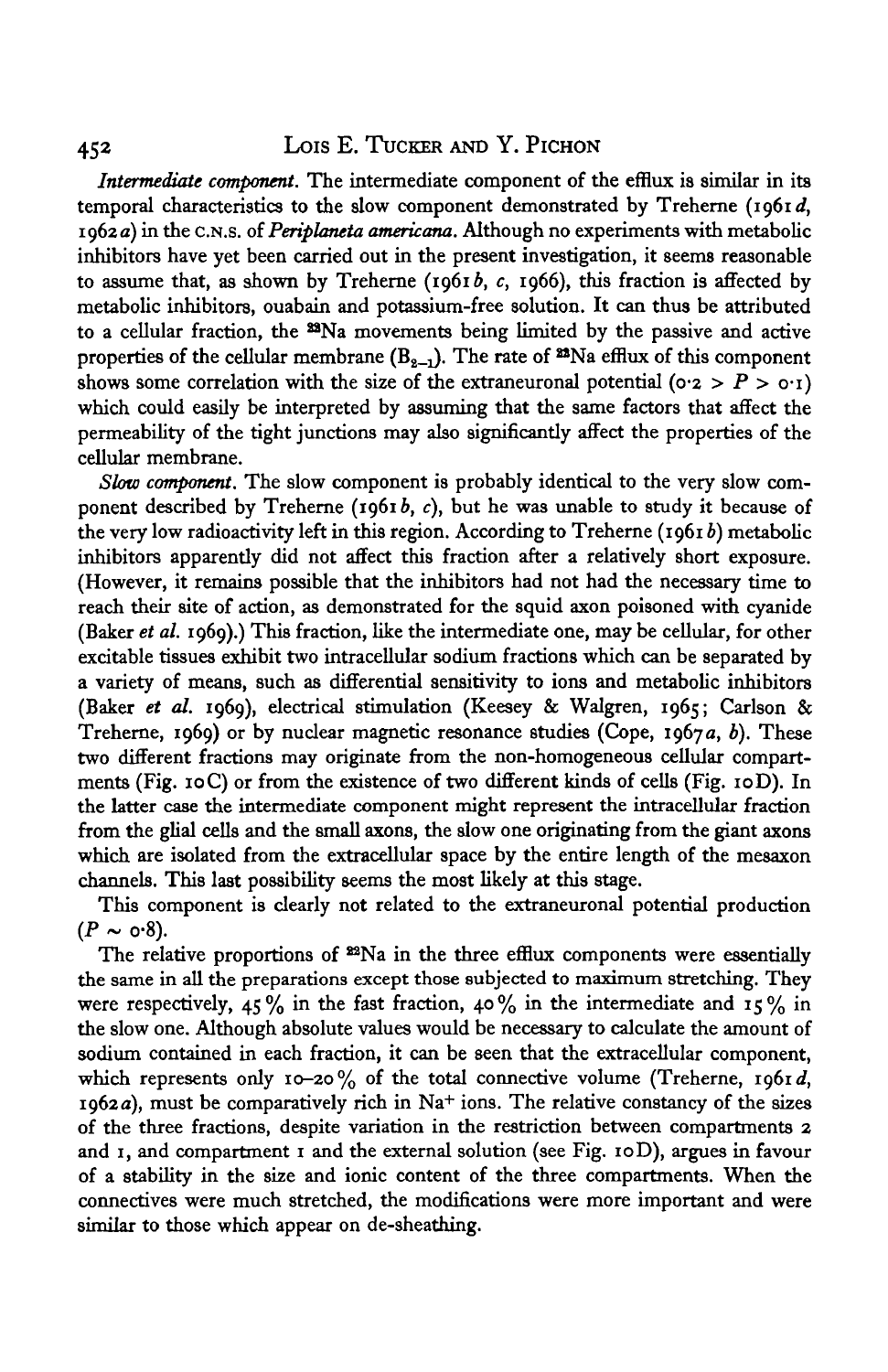# *Effects of de-sheathing*

This effect is very dramatic as could be expected from electrophysiological and ultrastructural results. It is somewhat similar to that observed in vertebrate nerve (Dainty & Krnjevid, 1955; Shanes, 1954) but is in contrast with the finding of Treherne ( $1961c$ , d) that the rates of sodium efflux were essentially the same in intact or partially de-sheathed ganglia of *Periplaneta.* The most likely explanation for this apparent discrepancy is that an 'intact' ganglion is much more leaky than an 'intact' connective because all the segmental nerves leading from the ganglion have to be cut during the dissection. Furthermore, the ganglia were most often only partially de-sheathed in Treherne's experiments, whereas the connectives were completely de-sheathed in the present experiments.

In parallel with the absence of extraneuronal potentials the sodium efflux in desheathed connectives is speeded up by a factor of five (according to Fig. 9), all three fractions being affected and their relative sodium content modified from the above figures of 45, 40 and  $15\%$  for the fast, intermediate and slow fractions respectively, to 49, 45 and  $6\%$ . The changes in the kinetics of these three fractions are significant and are more marked in the fast component (mean increase 15 times) than in the intermediate (about three times) of the slow (less than twice). One is aware that, as for the other preparations, a better comparison would have been obtained from absolute values, for the total amount of sodium in the stretched and de-sheathed connectives may have been different from the 'normal' sheathed ones. The sodium content of the de-sheathed connectives after the same equilibration period is likely to be higher than in intact preparations, so that a relative speeding up on de-sheathing would correspond to an even larger absolute change in the rate of sodium efflux. Ultrastructural studies have shown that de-sheathing could destroy the tight junctions at the inner ends of the perineurials clefts (Lane & Treherne, 1970) and isolated sheaths have been seen to consist of the neural lamella with some patches of perineurium adhering to it (N. J. Lane, unpublished observation). It is very likely, therefore, that the properties of the membrane of the perineurial and adjacent glial cells are much affected by de-sheathing, as they become permeable to molecules as large as peroxidase (Lane & Treherne, 1970). These modifications of the peripheral barrier can account for the speeding up of the fast fraction of the efflux curve. The modifications of the kinetics of the intermediate fraction can have the same origin as those already observed in sheathed preparations showing small extraneuronal potentials (see p. 11) and thus correspond to a modification of the membrane properties of the cells together with the absence of restriction in the extracellular channels which are supposed to be opened up by de-sheathing. The interpretation of the speeding up of the slow fraction could be rather simple and imply a simple increase of the permeability of the internal barrier  $(B_{3-1})$  due to mechanical strain during de-sheathing. If one assumes the slow fraction to originate in the giant axons, this barrier  $(B_{3-1})$  (Fig.  $10D$ ) is basically complex and can be divided into two components:  $(1)$  the restriction due to the Schwann cell layer (cf. Treherne *et al.* 1970) and (2) the restriction due to the properties of the axonal membrane itself. It can be assumed that, in intact preparations, the strongest restriction is that due to the mesaxon channels; these have been seen to be rather tight and to be filled with electron-dense material which, according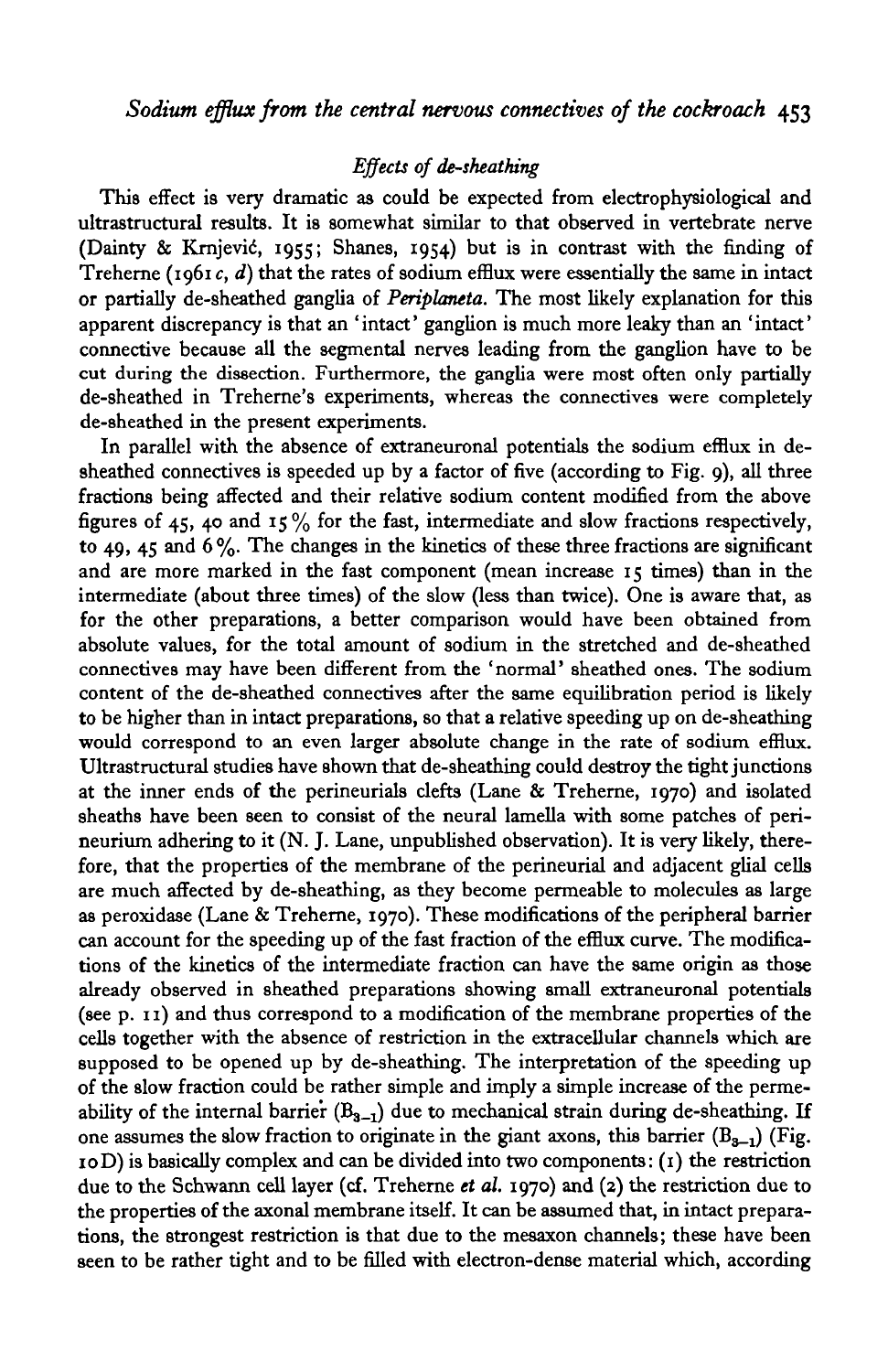# 454 LOIS E. TUCKER AND Y. PICHON

to Ashhurst (1961), might be mucopolysaccharides which will slow-down the movement of ions from the extraaxonal fluid to the extracellular fluid (Lane & Treherne, 1970). The restriction due to the giant axonal membrane might be similar to that found for the other nerve cells (cf. intermediate component) and would, in these conditions, have no effect on the overall kinetics of the slow component. The speeding up of the slow fraction, on de-sheathing, must accordingly originate from an enlargement of the mesaxon channels, as is shown in electron microscope pictures, of highly stretched connectives (Lane & Treherne, 1970), and not from a modification of the properties of the axonal membrane (which could occur at the same time).

On the other hand, if the slow fraction corresponds to an intracellular and/or extracellular sodium store (model C), one has to assume that the removal of the sheath alters the rate of binding of Na<sup>+</sup> ions to the sites in this store. This could result, in the case of an extracellular store (model C2), from an enlargement of the extracellular space. It is not easy to interpret the case of an intracellular store.

The changes in the relative sizes of the different fractions are very difficult to interpret in the absence of absolute values. If the slow component does originate in the giant axons (Fig. 10D), these figures would seem to indicate that deliberate stretching or de-sheathing increases the rate of diffusion from a part of the fraction, for instance by breaking down some of the restriction in the mesaxon, as mentioned above. However, if one takes into account the fact that the de-sheathed preparations were loaded *in vitro* after de-sheathing, another tentative explanation can be proposed. It has been seen (see above, p. 442) that isolated nerve cords exposed for 1 or 2 h to the saline we used  $(214 \text{ mM/l Na})$  in these experiments significantly gained sodium and lost potassium even though they were ligatured at the two ends. From the above results on the effect of stretching and de-sheathing it seems reasonable to assume that this effect is more important for de-sheathed preparations than for intact ones, the increase in total sodium corresponding mainly to an increase in the amount of sodium in the two more external compartments, that is, the extracellular compartment and the 'glial-small axon' compartment. In that case the efflux would consist of two large (fast and intermediate) fractions followed by a comparatively small (slow) fraction, although the total amount of  $Na<sup>+</sup>$  in this last fraction would be the same as in the intact preparations, or even higher.

Before trying to briefly correlate our results with those of electrophysiological experiments, it seems important to emphasize that the above interpretations of the experimental results are speculative and must be considered only as an attempt to analyse the properties of a relatively simple nerve preparation. Much more needs to be known about the structure and the behaviour of the system in various experimental conditions before definite conclusions can be drawn. It has been demonstrated, for instance, that the cytoplasm of various glial processes within the nerve appears to be linked by numerous tight junctions between adjacent glial membranes (Lane & Treherne, 1969). They may represent low-resistance pathways as in the leech (Kuffler & Potter, 1964) and allow relatively free movement of ions to occur between cells. The relative importance of this glial pathway (shown in dotted lines, Fig. 10D) is not known. It may play a particularly important role in de-sheathed preparations where it has been seen (Lane & Treherne, 1969, 1970) that reaction product from peroxidase is found in the perineurial cells and within the cytoplasm of the glial cells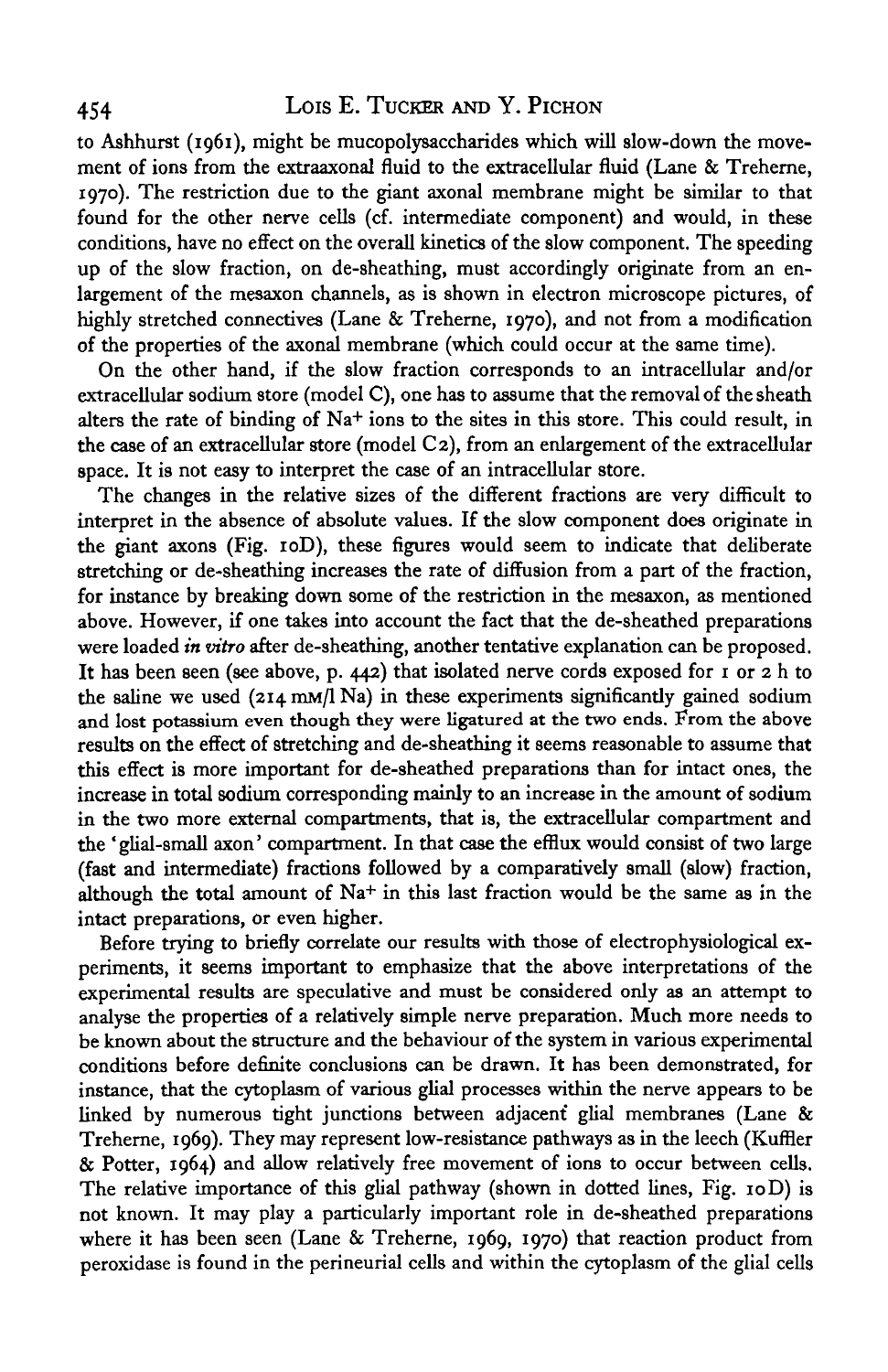adjacent to a de-sheathed area of cockroach ganglia, and that peroxidase molecules are able to move between adjacent glial elements of the mesaxon via tight junctions (Lane & Treherne, 1969; Treherne *et al.* 1970).

The effects on the kinetics of sodium efflux of stretching or de-sheathing the connectives are very clearly those which one would have expected from electrophysiological experiments (Twarog & Roeder, 1956; Treherne, 19626; Pichon & Boistel, 1965; Treherne *et al.* 1970; Pichon & Treherne, 1970; Pichon *et al.* 1971). The fact that the present experiments were carried out in steady-state conditions, whereas the electrophysiological ones were carried out in non-steady-state conditions (excess of  $K^+$  or lack of  $Na^+$  in the bathing medium) is of importance if one wants to compare the two kinds of results. In non-steady-state conditions electrochemical gradients are created which may strongly modify the permeability characteristics of the system, especially at the periphery of the connectives where these gradients may be large. It has been previously demonstrated that the perineurial barrier behaved electrically more or less like a membrane but that there was a considerable departure between the observed extraneuronal potentials and the values predicted from the Nernst equation. This has been interpreted as the results of the short-circuiting effect due to the finite permeability of the tight junctions (Pichon *et al.* 1971). It was also found, however, that the size of the extraneuronal potential depended upon the physiological state of the preparation (Pichon & Treherne, 1970). Some recent values obtained in the present experiments and by others  $(P, K, S)$ chofield & J. E. Treherne, unpublished) in intact preparations were much closer to those predicted from the Nernst equation. This leads us to think that in *vivo* the ' leak' might be much reduced and the net flux of potassium at the 'balanced' state (cf. Conway, 1957) minimal; an increase in the external potassium concentration in these conditions would result in only a small increase in the extracellular potassium concentration. A similar phenomenon might also account for the apparent impermeability of the peripheral barrier to sodium ions in sodium-free media (see Treherne & Pichon, 1971). This purely passive system might be linked to an active regulation by the perineurial or glial cells.

## **CONCLUSION**

The conclusion which can be drawn from these results is that different barriers situated at different levels of the C.N.S., and not a single barrier, regulate the movement of ions in steady-state conditions. Various mechanical treatments can modify the effectiveness of these barriers, the first to be affected being the peripheral one (the 'blood-brain barrier') which in the intact animal may well be the most important during variations in the ionic composition of the blood.

### **SUMMARY**

1. It has been found that the efflux of sodium from intact penultimate connectives of the ventral nerve cord of the cockroach, *Periplaneta americana,* can be represented by three components with half times of approximately 30 sec, 100 sec and 16 min.

2. The rate at which sodium escapes in the fast component is correlated with the height of the extraneuronal potential developed when a connective is exposed to a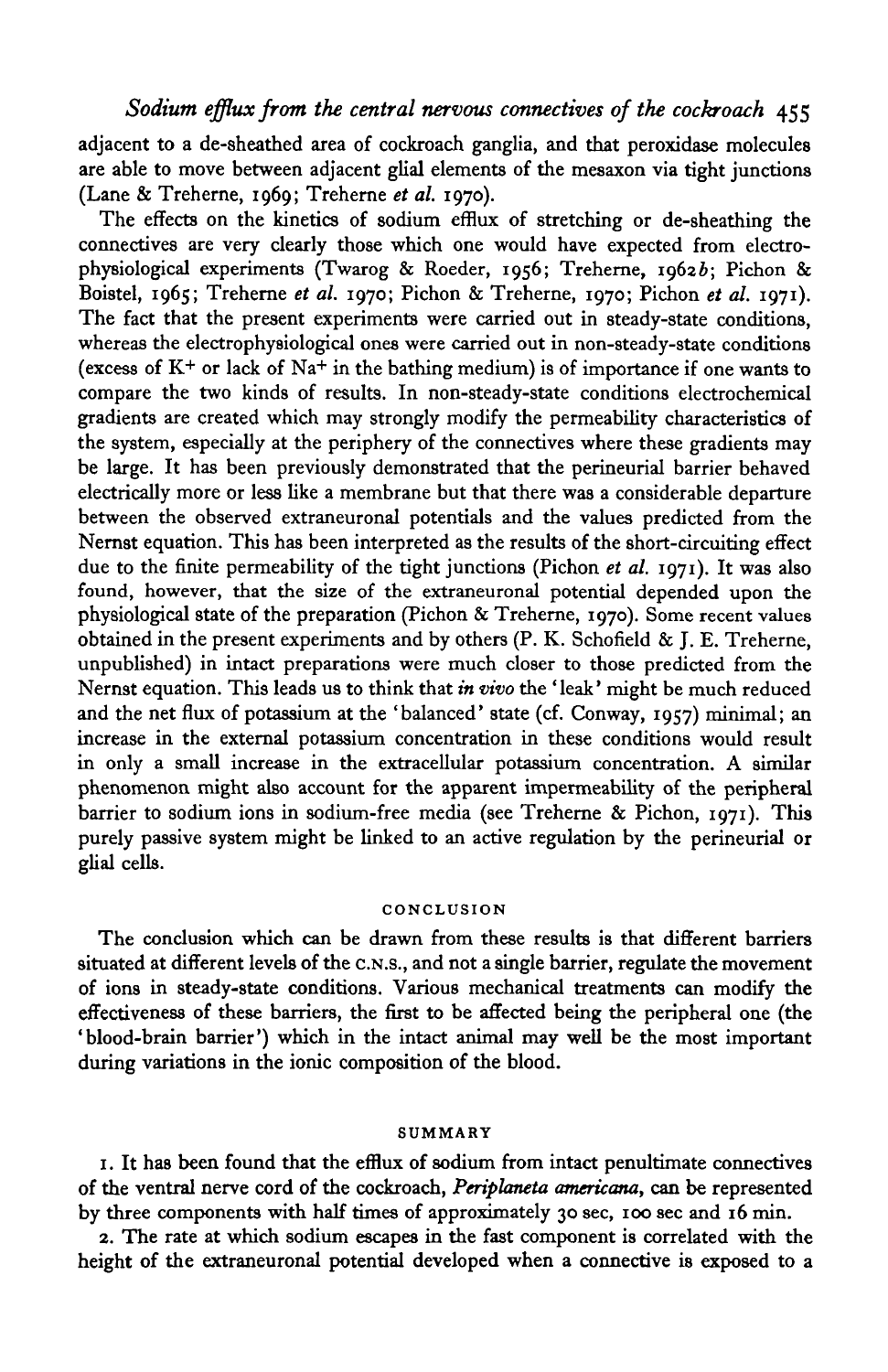high-potassium bathing medium, the slower the rate of sodium escape the larger being the size of the extraneuronal potential. This gives support to the hypothesis that the extraneuronal potential is a diffusion potential brought about by restriction to ion movement imposed by the tight junctions at the inner ends of the perineurial clefts.

3. De-sheathing a connective greatly speeds up the rate of sodium efflux, the fast component being the most affected.

4. These results can be explained in terms of a three-compartment system, the properties of which are affected by stretching and de-sheathing.

5. It is concluded that the movement of ions is regulated at different levels of the C.N.S. but that the peripheral barrier (which is responsible for the production of the extraneuronal potential) may be the most important one in non-steady-state conditions.

We are grateful to Drs R. H. Adrian, P. F. Baker, R. D. Keynes and J. E. Treherne for helpful discussions during the course of this work. We also wish to thank Mr J. W. Rodford for preparing the illustrations used in this paper.

#### REFERENCES

- ASHHURST, D. E. (1961). An acid mucopolysaccharide in cockroach ganglia. *Nature, Lond.* **191**, 1224-5.<br>BAKER, P. F., BLAUSTEIN, M. P., HODGKIN, A. L. & STEINHARDT, R. A. (1969). The influence of calcium<br>on sodium efflux i
- BAKER, P. F., HODGKIN, A. L. & SHAW, T. I. (1962). Replacement of the axoplasm of giant nerve fibres with artificial solutions. *J. Physiol.* 164, 330-54.
- CARLSON, A. D. & TREHERNE, J. E. (1969). The ionic basis of the fast action potentials in the isolated cerebro-visceral connective of *Anodonta cygnea*. *J. exp. Biol.* 51, 297-318.
- CHO, C. M., GRECO, J., TALSO, P. J. & KAPLAN, E. (1967). Kinetic analysis of isotope exchange from a cylinder. *J. theor. Biol.* 16, 151–8.
- CONWAY, E. J. (1957). Nature and significance of concentration relations of potassium and sodium ions in skeletal muscle. *Physiol. Rev.* 37, 84–132.
- in skeletal muscle. *Pkysiol. Rev.* 37, 84-132. COPE, F. W. (1967a). NMR evidence for complexing of Na+ in muscle, kidney and brain by actinomyosin. The relation of cellular complexing of Na<sup>+</sup> to water structure and to transport kinetics.
- *J. gen. Physiol.* 50, 1353-75.<br>COPE, F. W. (1967b). A non-equilibrium thermodynamic theory of leakage of complexed Na<sup>+</sup> ppe, F. W. (1967*b*). A non-equilibrium thermodynamic theory of leakage of complexed Na+ from<br>muscle, with NMR evidence that the non-complexed fraction of muscle Na+ is intravacuolar rather muscle, with NMR evidence that the non-complexed fraction of muscle Na<sup>+</sup> is intravacuolar rather<br>then extracellular. *Bull. Math. Biophys.* 29, 691-704.<br>DAINTY, J. & KRNJEVIĆ, K. (1955). The rate of exchange of <sup>14</sup>Na in
- 
- 503.<br>ELDEFRAWI, M. E. & O'BRIEN, R. D. (1967). Permeability of the abdominal nerve cord of the cock-
- 
- 
- 
- 
- ELDEFRAWI, M. E. & O'BRIEN, R. D. (1967). Permeability of the abdominal nerve cord of the cock-<br>roach, Periplaneta americana L., to quaternary ammonium salts.  $f$ . exp. Biol. 46, 1-12.<br>HILL, A. V. (1928). The diffusion of
- 
- 
- PICHON, Y. & BOISTEL, J. (1965). Effets des ions K+ sur l'activité 'spontanée' du 6ème ganglion abdominal
- de la blatte, Periplaneta americana. C. r. Séanc. Soc. Biol. 60, 380.<br>PICHON, Y. & BOISTEL, J. (1967). Microelectrode study of the resting and action potentials of the cockroach giant axon with special reference to the rol 357-73.